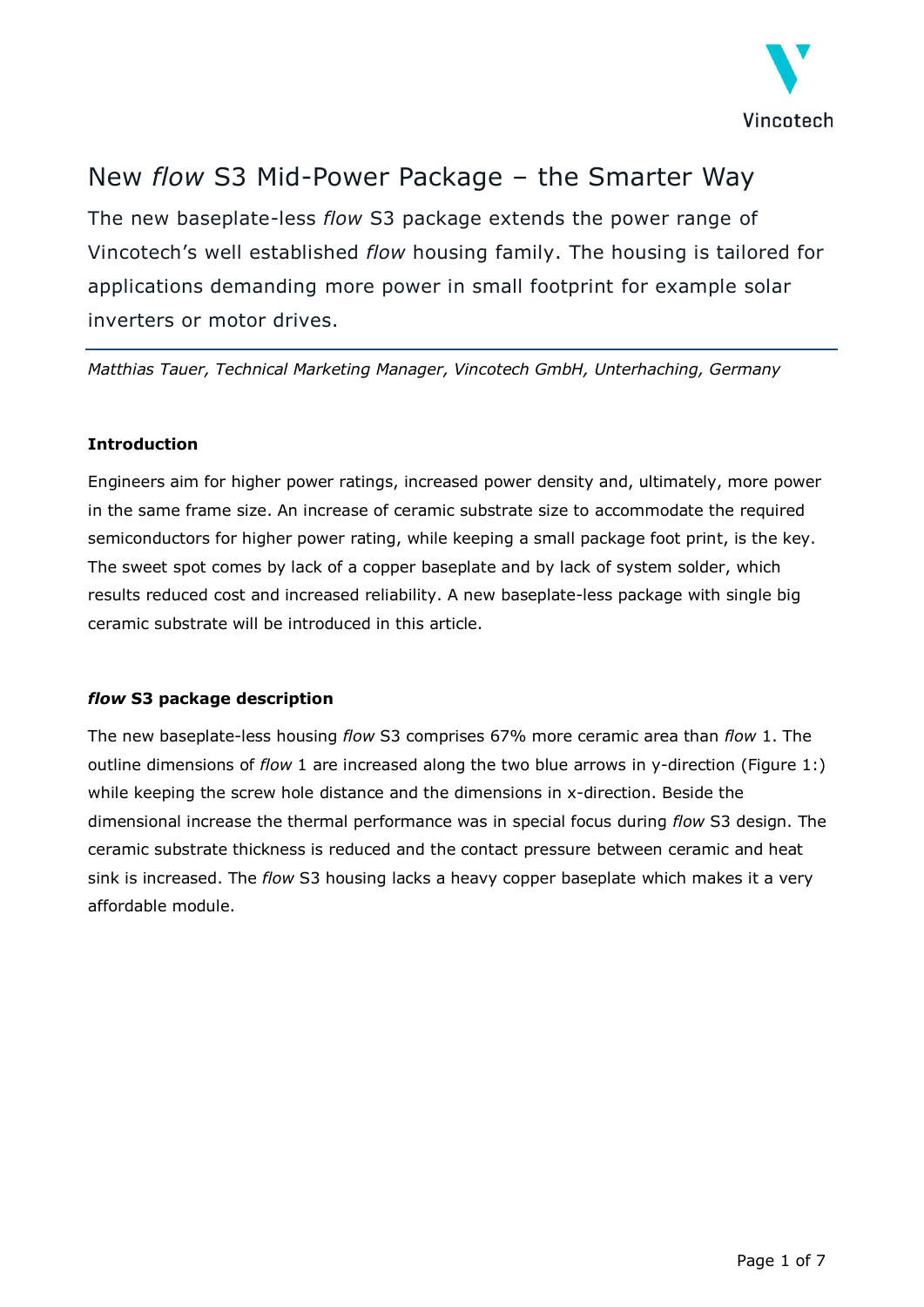



<span id="page-1-0"></span>With the benefit of their low stray inductance, the 12 mm housing prominently features applications where fast switching speed and high efficiency are needed. Low inductivity is also supported by the free placement of pins and the possibility to integrate ceramic capacitors, resulting in low voltage overshoot. Plastic housing material with comparative tracking index of 600 (CTI600) makes the *flow* S3 housing the best choice for 1500 V applications.

The inside technology of *flow* S3 increases the ruggedness of the single big ceramic substrate during the mounting process of the module. Press-fit pins and pre-applied phase-change material further support fast and easy assembly at the customer side.

#### **Pressure distribution and thermal resistance**

High thermal performance is equivalent to a low thermal resistance  $R_{\text{th}(i-s)}$  from the semiconductor junction to the heat sink, which is the key for higher power density. An improvement in the thermal resistance can be obtained by optimizing the two main contributors on the thermal resistance: ceramic substrate and thermal interface material (TIM). Especially for the latter the pressure or contact force on the interface is influencing the thermal resistance.

[Figure 2](#page-2-0) shows the pressure distribution between DCB and heat sink of *flow* S3 and a competitor package. The novel baseplate-less package *flow* S3 appears with overall higher contact pressure and more uniform pressure distribution.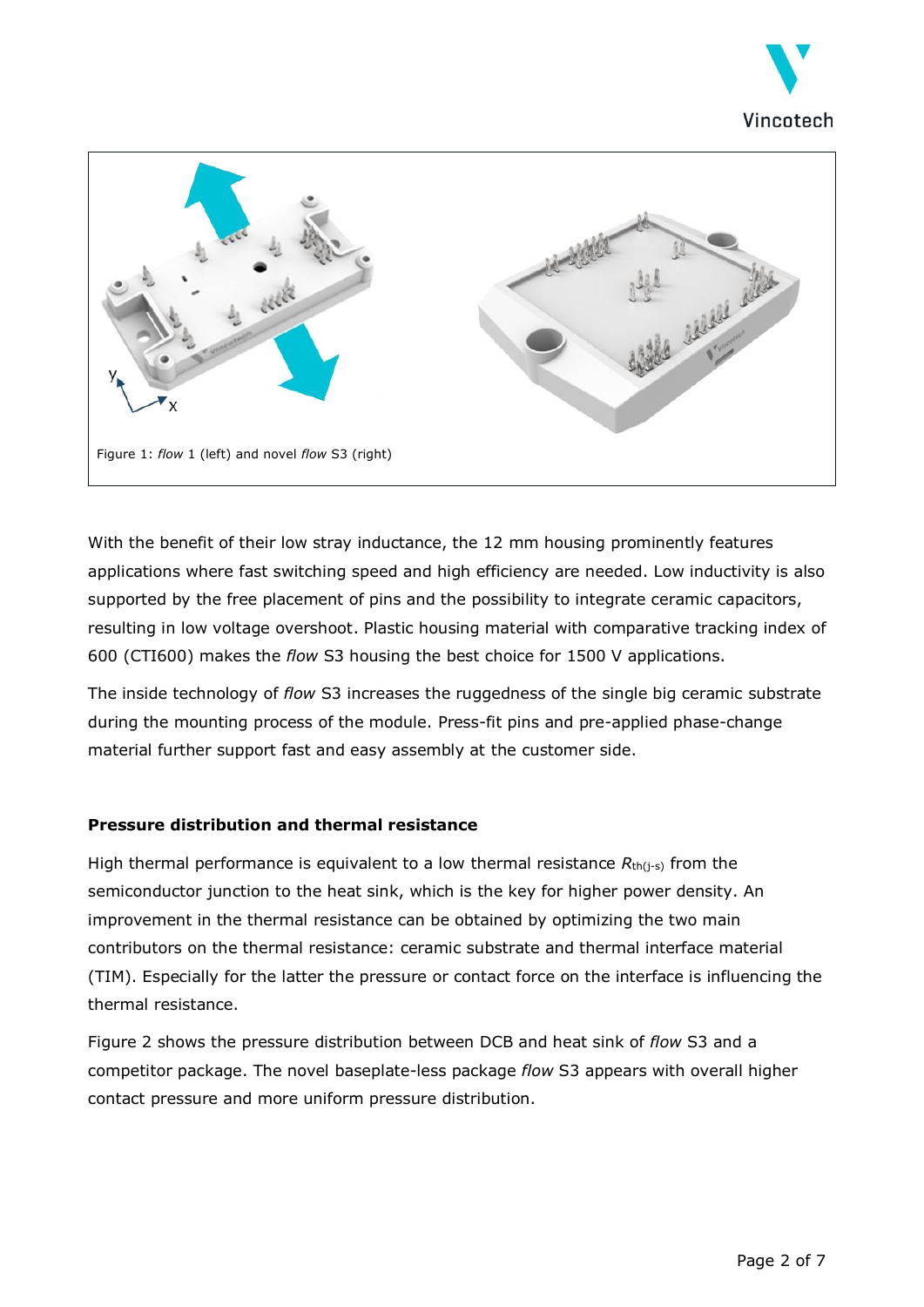



<span id="page-2-0"></span>The pressure distribution is only the first indicator for better thermal performance. The proof is furnished by the measurement of the thermal resistance  $R_{th(j-s)}$  between the semiconductor junction and the heat sink [\(Figure 3\)](#page-2-1). The thermal resistance of *flow* S3 is 16% lower than Vincotech standard technology.



<span id="page-2-1"></span>The consequence of smaller thermal resistance is a lower chip junction temperature at the same output power and, thus, longer lifetime. At the same junction temperature the housing with the lower thermal resistance can deliver higher output power.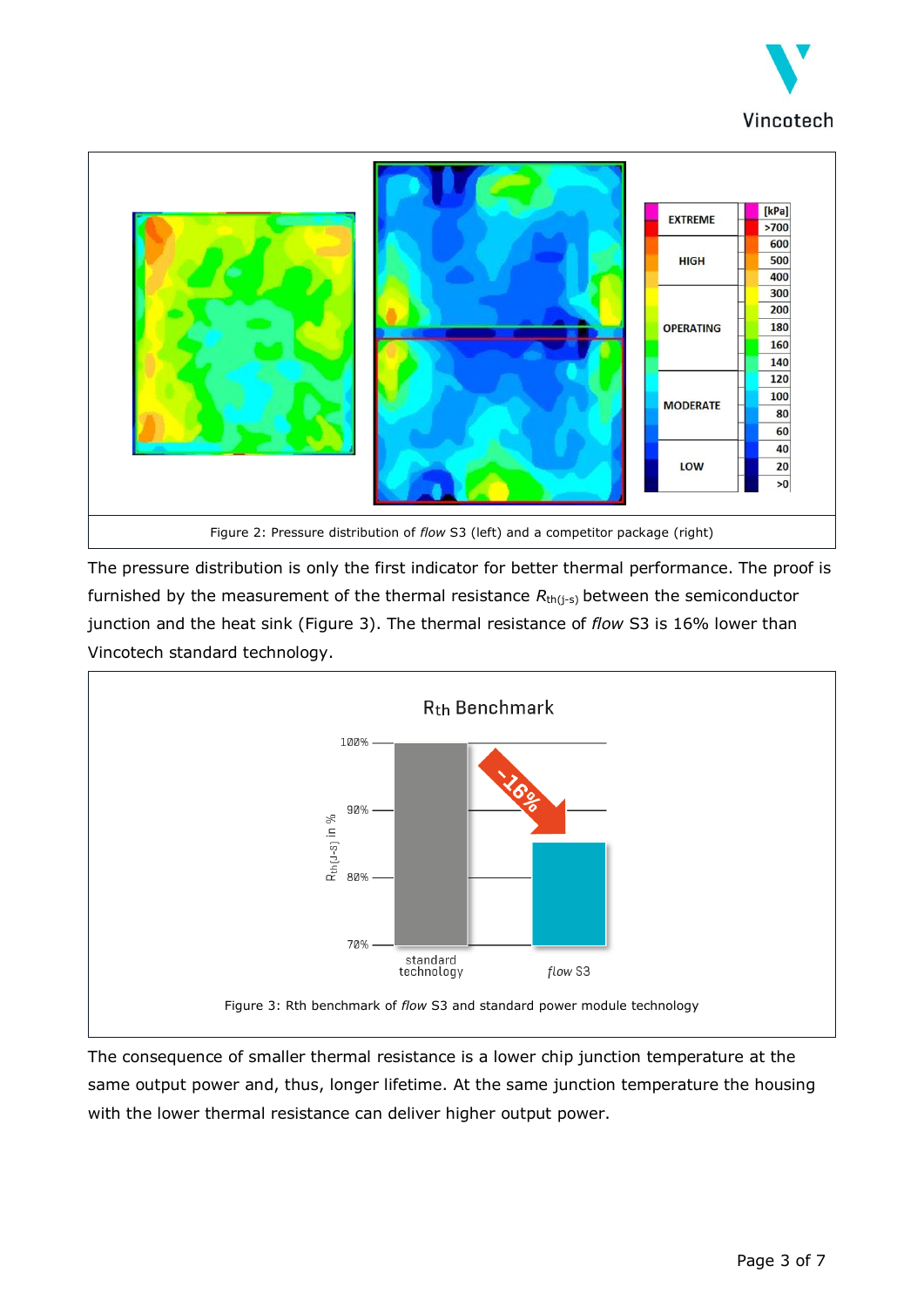

#### **Validation of no TIM pump-out**

The pump-out of the thermal interface material (TIM) is well known from baseplate modules. The root cause of TIM pump-out is thermo-mechanical movement of the baseplate at changing temperatures. The temperature change can be active by increase or decrease of the power or passive by change of ambient temperature. In both cases the thermo-mechanical movement of the baseplate pushes the TIM material to the edges of the baseplate.

Since *flow* S3 is a baseplate-less package, no pump-out can be observed at active or passive cycling. The former is checked by long power cycling (PC minutes) test and the latter by a passive thermal cycling (TC) test.

[Figure 4](#page-3-0) shows the trend of the thermal resistance  $(R<sub>th</sub>)$  junction to heat sink of *flow* S3 over 54k cycles of a power cycling minutes test. During the first cycles the phase change material melts and distributes homogenously. After this event the  $R_{\text{th}}$  stabilizes and stays constant for the rest of the cycles. Failure criteria for this test is an increase of *R*th by 20% referenced to the initial value. The test was stopped without failure after 54k cycles.



<span id="page-3-0"></span>[Figure](#page-4-0) 5 shows the normalized thermal resistance trend of *flow* S3 at passive thermal cycling from –40 °C to +125 °C with 30 minutes dwell time at each temperature. The test aperture has two chambers and the mounted modules are moved from one chamber to the other within less than 1 minute. This test is also known as temperature shock. Failure criteria for the passive thermal cycling test is an *R*th increase by 20% referenced to the initial value.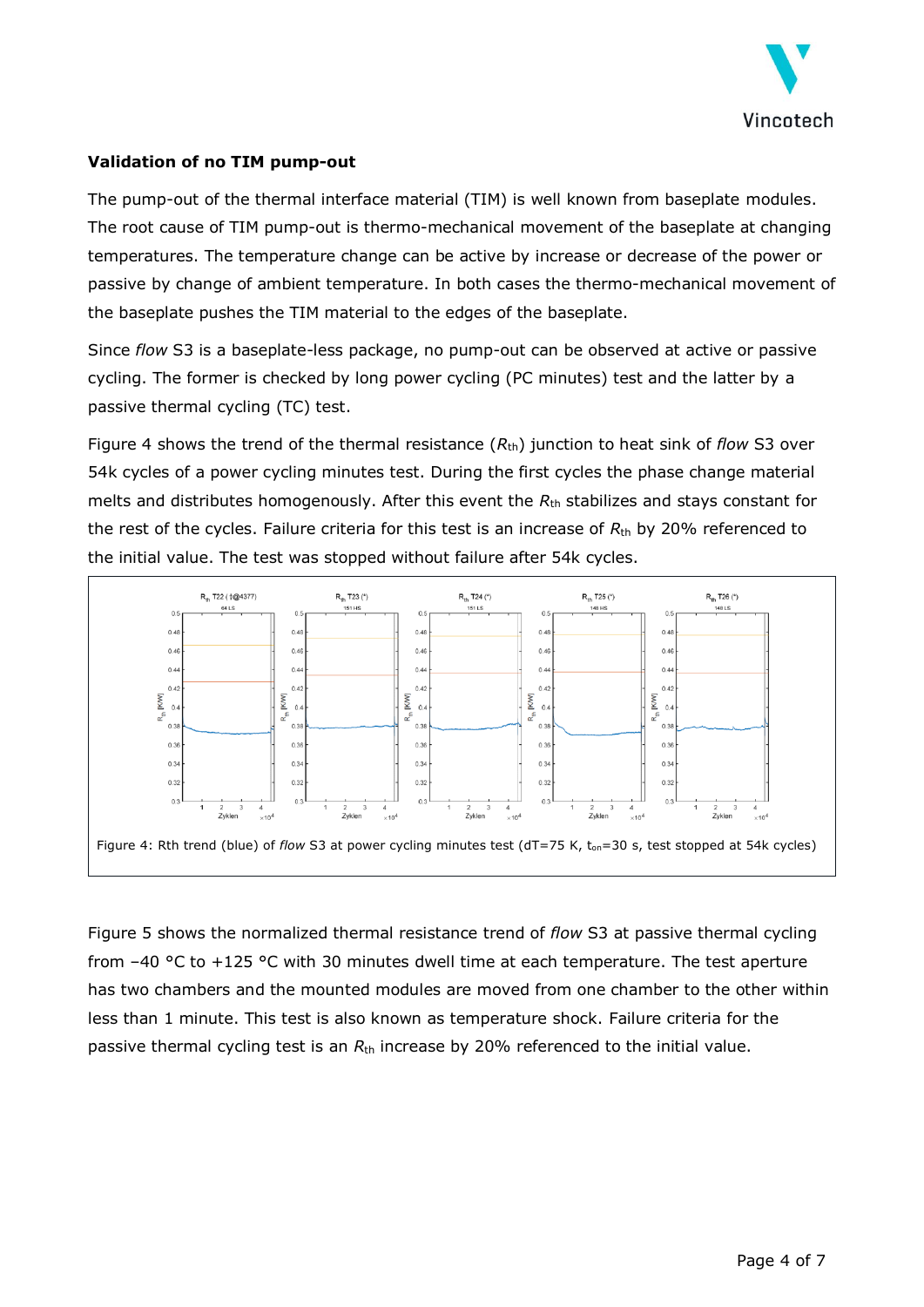



<span id="page-4-0"></span>From the test results it can be concluded that the thermal resistance of *flow* S3 is long-term stable. Neither power cycling minutes nor passive temperature cycling, are able to trigger TIM pump-out, which would be indicated by an increase of thermal resistance.

## **Superior die attach technology for increased lifetime**

For validation of the long term reliability of the solder joint a highly accelerated High Temperature Forward Bias (HTFB) test is carried out. The HTFB test is performed at nominal chip current and maximum operation junction temperature. Failure mode is delamination of the solder joint, which yields to increase of the thermal resistance. The failure criteria is an increase of the thermal resistance by 20%. After 2700 hours the test was stopped without failure of the advanced die attach technology. The advanced die attach technology shows more than 10 times longer lifetime [\(Figure 6\)](#page-5-0) than standard technology.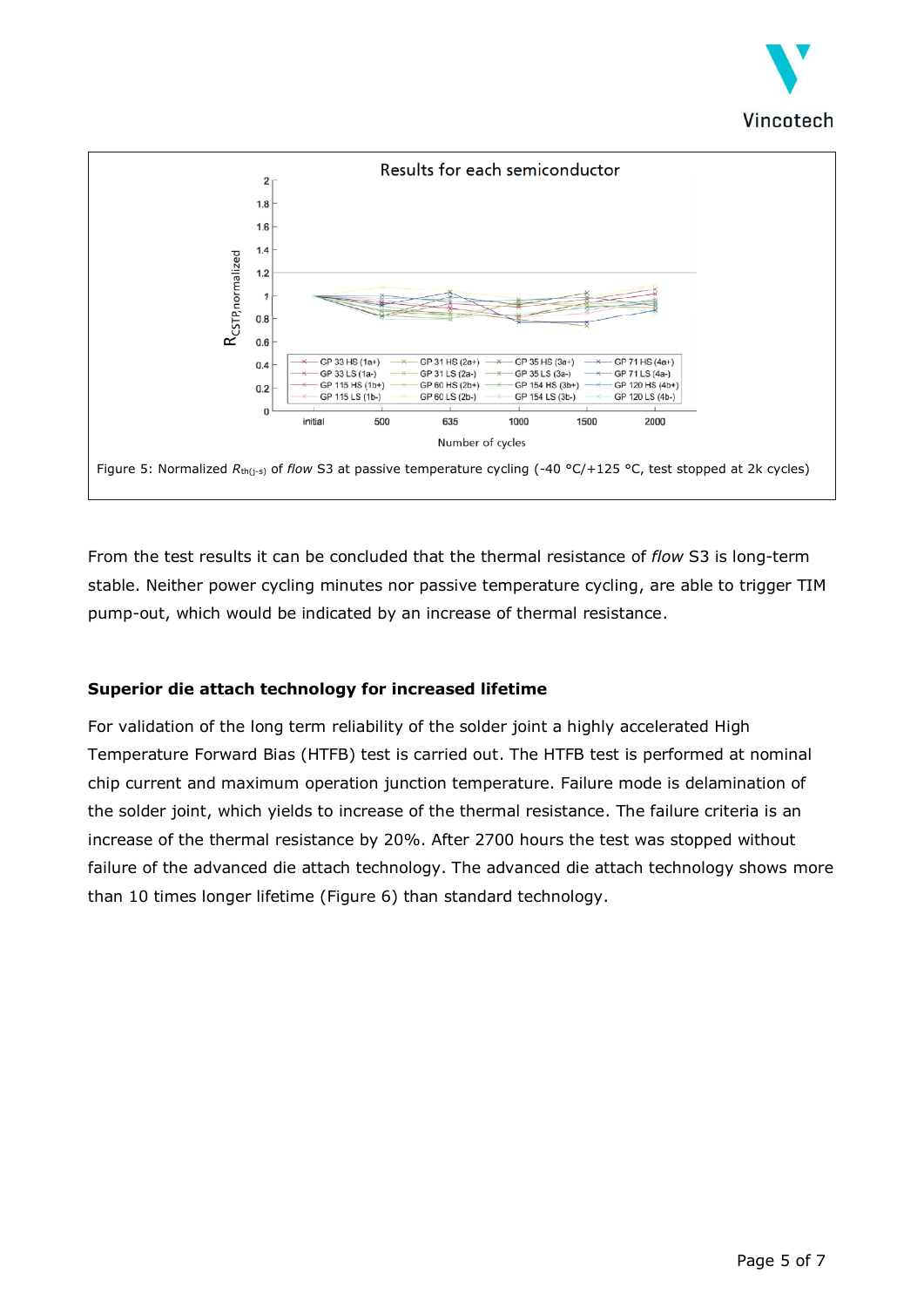



<span id="page-5-0"></span>Applications with mission profiles containing long operation time at high temperatures together with high current benefit directly from the lifetime increase of the advanced solder technology. Those applications are for instance solar inverters with an oversized solar generator.

## **Application examples**

In 1500 V multi-string solar applications the *flow* S3 housing supports inverter output power beyond 300 kW and fosters the trend to further increase the inverter output power and power density.

For motor drive applications the combination of more ceramic area and lower thermal resistance allows the doubling of the maximum nominal current of 6PACK and PIM configuration in *flow* S3 to 200 A respectively 100 A [\(Figure 7\)](#page-5-1). The module power density (kW/cm²) can be increased up to 12% with *flow* S3.

<span id="page-5-1"></span>